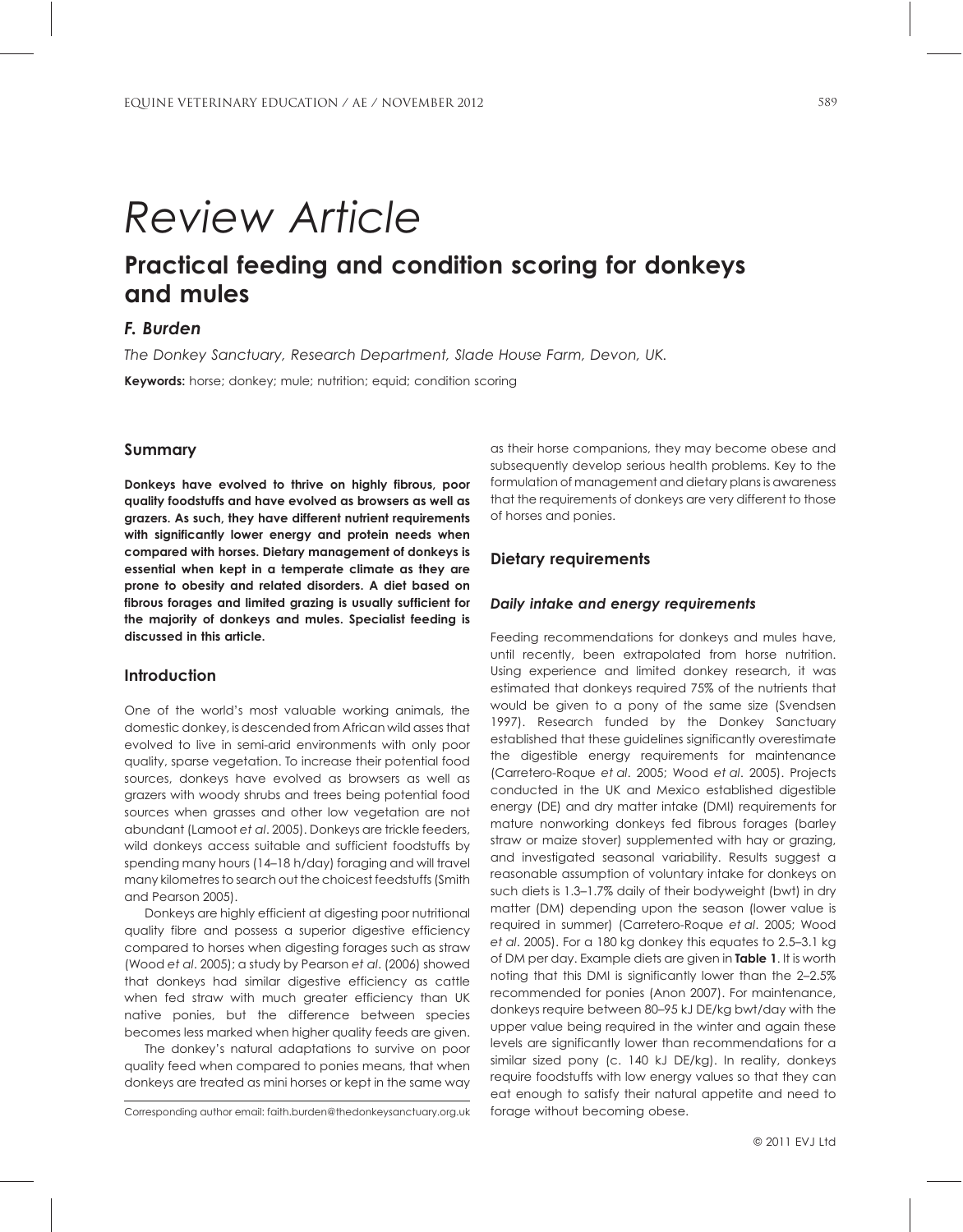**TABLE 1: Example diets for mature donkeys fed on fibrous forages with estimated dry matter intakes and practical dietary recommendations. DE values assume a dry matter content of 90% unless otherwise stated, foodstuffs such as haylage should be evaluated for DE levels per kg as fed and if unsure forage analysis is recommended. Feed balancers are proprietary pellet supplements with balanced levels of vitamins, minerals and protein that do not provide significant energy and designed to balance forage only diets**

| Donkey                                               | MJ, DE/day  | Daily DMI<br>requirement | Suggested diet                                                                                                                                                             |
|------------------------------------------------------|-------------|--------------------------|----------------------------------------------------------------------------------------------------------------------------------------------------------------------------|
| 180 kg donkey maintenance - summer                   | 14.4        | $2.4$ kg                 | 2.1 kg barley straw (5 MJ DE/kg DM)<br>+ limited grazing or<br>+ 0.5 kg moderate hay (8 MJ DE/kg DM)                                                                       |
| 180 kg donkey maintenance - winter                   | 17.1        | $3.1$ kg                 | 3 kg barley straw (5 MJ DE/kg DM)<br>+0.4 kg moderate hay (8 MJ DE/kg DM)                                                                                                  |
| Dieting donkey<br>goal weight 180 kg - summer        | 13          | 2.4 kg                   | 2.2 kg barley straw (5 MJ DE/kg DM)<br>+ very limited grazing or + 0.2 kg moderate hay (8 MJ<br>$DE/kg$ DM) + feed balancer e.g. Top Spec AntiLam <sup>2</sup>             |
| Dieting donkey goal weight 180 kg - winter           | 15.5        | $3.1$ kg                 | 3.1 kg barley straw (5 MJ DE/kg DM)<br>+ very limited grazing or + feed balancer e.g. Top Spec<br>AntiLam <sup>2</sup>                                                     |
| 180 kg donkey (aged) with dental<br>disease - summer | $14.4 - 15$ | $2.4$ kg                 | 2.4 kg short chop hay replacer (7.3 MJ DE/kg DM<br>assuming 85% DM) e.g. Mollichaff Donkey <sup>3</sup><br>+ feed balancer e.g. Top Spec AntiLam <sup>2</sup> if required  |
| 180 kg donkey (aged) with dental<br>disease - winter | $17.1 - 18$ | $3.1$ kg                 | 2.9 kg short chop hay replacer (7.3 MJ DE/kg DM<br>assuming 85% DM) e.g. Mollichaff Donkey $3 = 17.9$ MJ<br>+ feed balancer e.g. Top Spec AntiLam <sup>2</sup> if required |

#### *Protein, vitamin and mineral requirements*

Studies to establish donkeys' requirements for protein, vitamins and minerals are limited. Preliminary data would suggest that protein requirements are significantly lower than those of horses (Wood 2010). Research suggests crude protein requirements of 40 g CP/100 kg bwt/day; in practice, for most mature healthy donkeys, protein requirements tend to be satisfied once DE requirements are satisfied (Wood 2010). However, provision of additional quality protein to donkeys recovering from surgery or injury may improve recovery times as protein deficiency may limit tissue repair (Frape 2004; Proudman *et al*. 2005). Soya bean meal or alfalfa are excellent sources of digestible protein for convalescent equids.

Recommended vitamin and mineral levels for donkeys have not been established and, generally, appropriate levels of vitamins and minerals are as for horses. For example, care must be taken to balance calcium and phosphorus and to ensure sufficient levels of vitamin supplementation to animals fed primarily on dried forages. Donkeys maintained on dried forages or being fed high levels of oil (>100 ml) may be at risk of Vitamin E deficiency which could increase the risk of equine degenerative myeloencephalopathy (Liu *et al*. 1983; Gandini *et al*. 2004) or equine motor neurone disease (Divers *et al*. 2006), although no evidence is available for donkeys. The levels recommended by the NRC (Anon 2007) as suitable for horses represent an appropriate, optimal level of provision; however, it is the author's opinion, based on practical experience, that donkeys are able to thrive on vitamin and mineral levels lower than those recommended for horses. Provision of adequate vitamins and minerals is best achieved by allowing daily access to fresh grazing with an equine mineral lick or vitamin and mineral supplement or balancer (Smith and Wood 2008); however, care should be taken when using mineral blocks to ensure individuals do not experience bullying or aversion to such supplements, if concerned, owners are advised to feed a daily supplement.

# **Body condition scoring and weight estimation**

Body condition scoring and monitoring of weight are an essential part of donkey husbandry. Body condition scoring for donkeys and mules requires a different technique to that used in horses as donkeys lay down fat stores in more localised areas and have a different body shape. The donkey has an angular frame alongside a pendulous abdomen which is often incorrectly described as 'pot bellied'. The pendulous abdomen may be due to increased retention of fibre within the gut (Pearson *et al*. 2001) and the related increased volume of the large intestine, abdominal fat or in sedentary animals a slackness of the abdominal muscles. The Donkey Sanctuary has developed a body scoring system for donkeys (**Fig 1**) which provides indicators to look and feel for and equations to allow weight estimation; adult donkeys (weight (kg) = 0.000252  $\times$  height<sup>0.24</sup>  $\times$  heart girth<sup>2.575</sup>); donkeys <2 years (weight (kg) =  $0.000283 \times$  heart girth<sup>2.778</sup>), all measurements are in cm. When scoring donkeys it is essential to feel the animal; donkeys can have thick coats, especially in winter or when suffering from pituitary *pars intermedia* dysfunction (PPID) and are often deceptive. Areas where fat is commonly deposited include the neck, shoulders, back, rump and barrel as shown in **Figure 2**. Donkeys frequently develop a fatty crest which may fall over to one side of the neck; once *in situ* these deposits rarely disappear even with dieting and should be ignored in a mature animal that is in otherwise good condition. Fat pads are common on the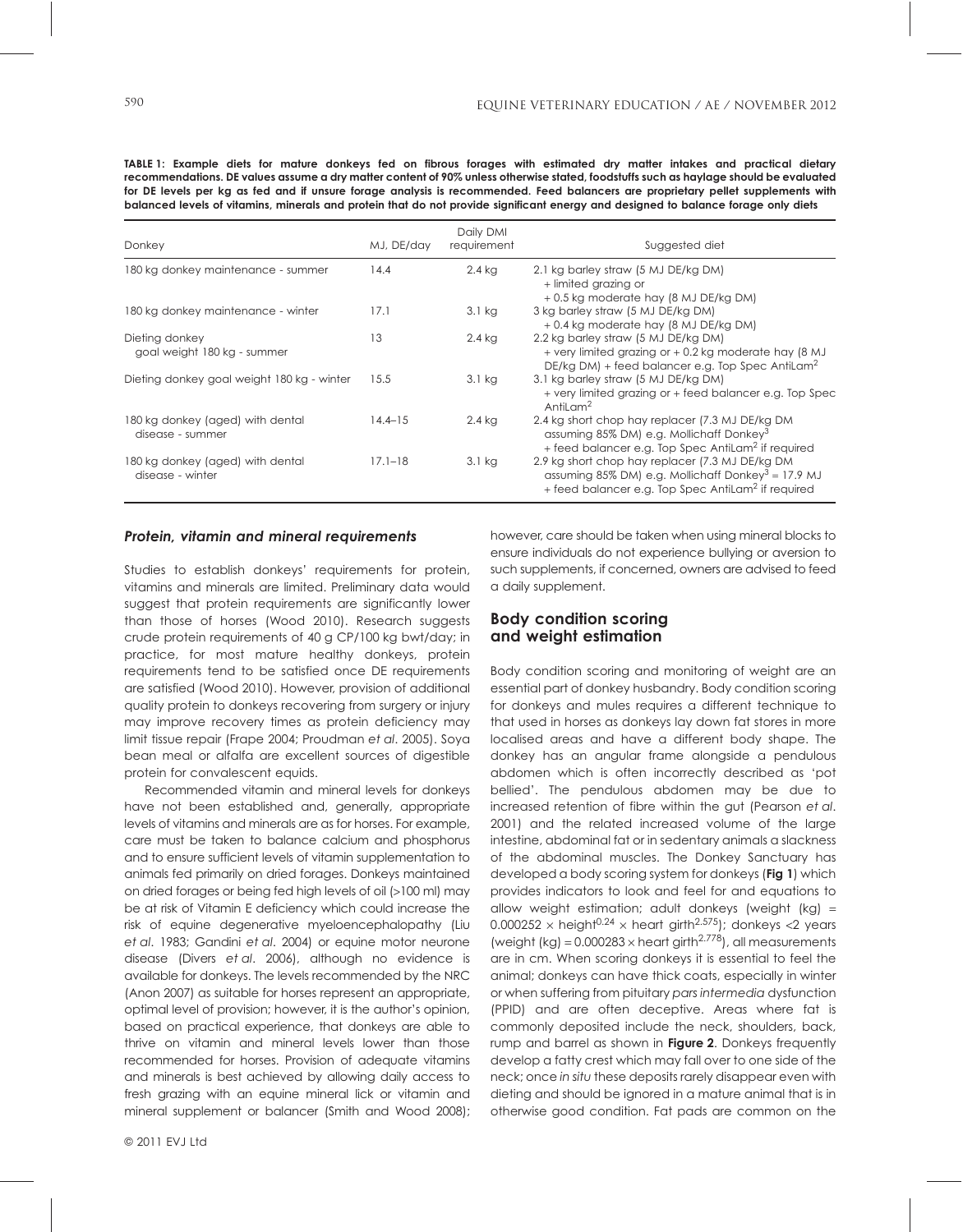

*Fig 1: Body condition scoring chart for donkeys, copyright of the Donkey Sanctuary. Further information is available from the Donkey Sanctuary.*



*Fig 2: An obese mature donkey showing typical fat deposits.*

buttocks and barrel as well as significant abdominal fat (up to 8 cm); when such fat pads are longstanding they may become calcified and extremely hard, they will never be lost through dieting and should be ignored when condition scoring. Calcified fat pads are of clinical note, if injured a

lack of blood supply to the area can promote the development of panniculitis which may be difficult to treat (Bell and Thomas 2001). Finally, mules lie somewhere between the horse and donkey with a rump that resembles that of a horse and a barrel and neck which stores fat like a donkey, these differences must be accounted for when condition scoring.

# **Practical feeding**

In temperate climates the most suitable way of providing a low energy diet is straw (barley or wheat). Many veterinarians and owners are reluctant to feed straw to equids due to concerns relating to colic and gastric ulcers. However, studies carried out in a large population of donkeys showed no increased impaction colic (Cox *et al*. 2009) or gastric ulcer risk (Burden *et al*. 2009) associated with such feeding practices in donkeys with healthy teeth. However, care should be taken with donkeys on NSAIDs or those with reduced mobility and dental examinations must be kept up to date. The donkey should also be provided with restricted grazing, hay or haylage and proportions of such forages can be increased for animals struggling to maintain weight; example diets are shown in **Table 1**. Donkeys fed solely on hay or pasture may become obese or have total dietary intake restricted to such an extent that they are at risk of developing gastric ulceration or stereotypies. In addition, a vitamin and mineral balancer may be added and plenty of palatable, clean drinking water.

When feeding donkeys, it is important to consider the surroundings. As donkeys are gregarious animals that form strong bonds, it is often essential to have the friend at least within sight otherwise one or both animals may refuse to eat in spite of their hunger. Another common donkey trait of note is that of sham eating which is frequently seen in sick donkeys (Grove 2008). Donkeys may 'sham eat' for considerable periods of time; the animal appears to mouth and swallow food or may simply nudge it but intakes none. Such behaviour is often a sign of a serious illness and should be investigated promptly. Hyperlipaemia must be considered.

Donkeys may be fed successfully in a group and generally tolerate the presence of other equids well. Dominant donkeys may bully other animals lower in the hierarchy and care should be taken to provide ample feeder space to prevent reduced intake by submissive animals. Further consideration must be given to other animals that may be present whilst donkeys are feeding. Invariably donkeys are bullied at feed time by horses, ponies or mules, and may end up injured or unable to access enough feed to satisfy their requirements.

#### *Inappropriate nutrition*

Donkeys are prone to developing conditions such as laminitis, gastric ulceration, hyperlipaemia and fatty liver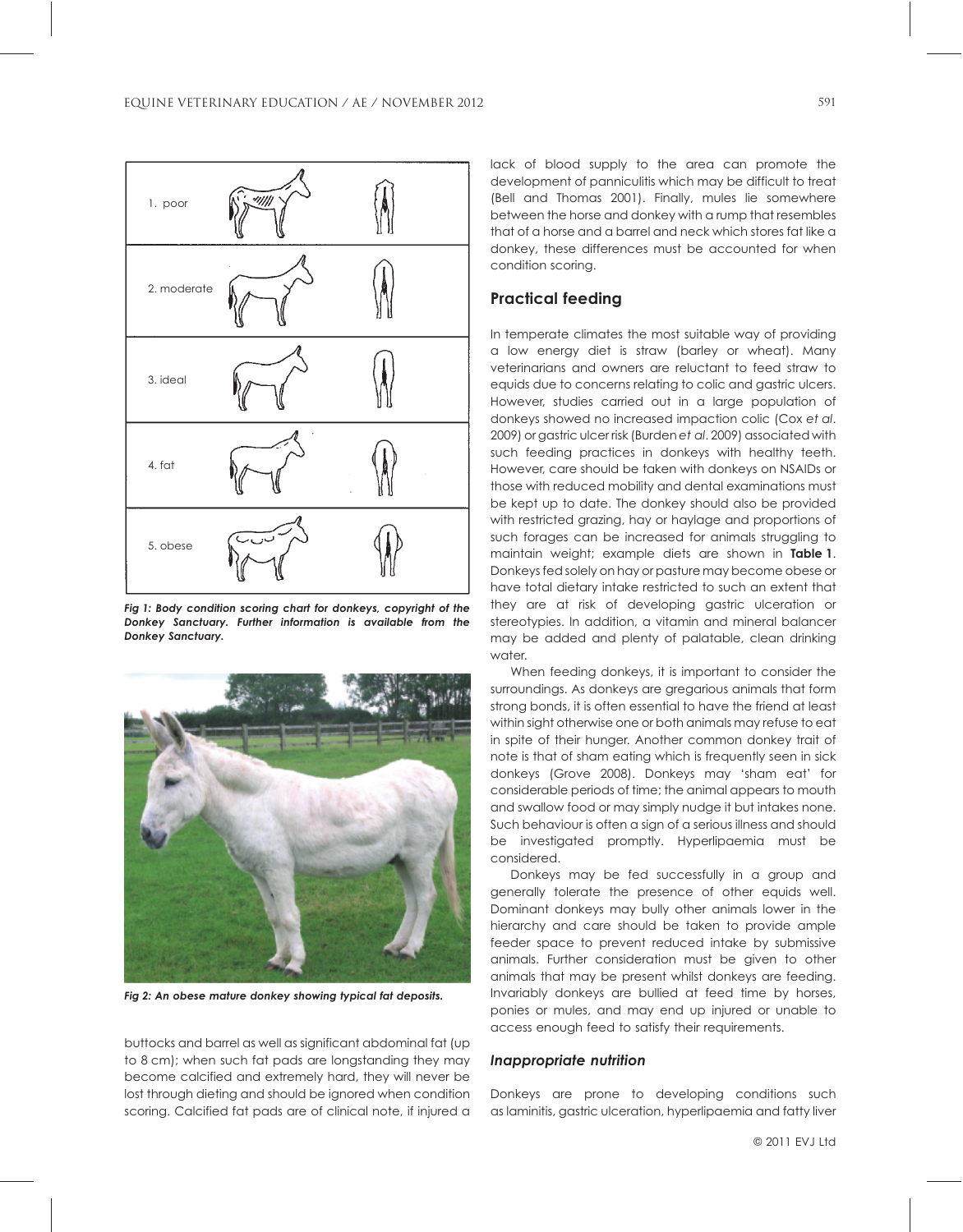disease (Morrow *et al*. 2011). Inappropriate feeding may lead to the development or exacerbation of these problems. Equine feedstuffs based upon cereals or containing high levels of molasses should be strictly avoided as they they have been shown to be risk factors for the development of gastric ulcers (Burden *et al*. 2009) and laminitis (Crane 2008) in donkeys and other equids. The practice of intermittent 'meal' feeding is also to be discouraged as it is likely to produce peaks in insulin or increases in gastric pH. Such practices have been associated with hyperlipaemia, gastric ulcers and impaction colic in the donkey (Burden *et al*. 2009, 2010; Cox *et al*. 2009). When managing animals that require extra condition, it is important to encourage increased energy intake throughout the day by providing, for example, higher quantities of hay in the ration or a short-chopped fibre product.

# **Practical feeding for problem donkeys**

The majority of donkeys manage very well on basic rations; however, there are cases which require specialist feeding.

#### *Underweight donkeys*

Before dietary changes can be made, a thorough clinical assessment should be carried out. Observation of feeding behaviour, assessment of feeding practices, a thorough dental examination and obtaining a blood sample should all be performed. Blood samples should be used to assess the overall health of the donkey with particular attention being paid to parameters relating to liver and kidney function, PPID and equine metabolic syndrome (EMS). Parasite control should be assessed but should not be relied upon to explain poor body condition. Commonly, dental disease (Du Toit *et al*. 2008), liver disease (Morrow *et al*. 2011) or companion issues are apparent in donkeys with low body condition.

#### *Dental disease*

Dental disease is common in donkeys, particularly geriatrics (Du Toit *et al*. 2008), and this often leads to an inability to chew long fibre forages, causing gradual weight loss and associated depression and lethargy; in serious cases, dental pain can lead to a donkey becoming inappetant and predisposed to hyperlipaemia (Burden *et al*. 2010). It is essential to replace long fibre forages with alternative fibre sources that can be easily chewed and digested. Short-chopped products designed for laminitic equines are suitable and many of the low energy products can be used to replace all fibre sources. Chops should be provided frequently throughout the day and be fed to DMI requirements. Feeding of such products *ad libitum* may lead to gorging in the short term; however, intake is often self regulating after a few weeks. For donkeys that don't require such drastic

changes, small, frequent offerings of high fibre nuts and unmolassed sugar beet are ideal feeds to be given alongside forage.

#### *Liver and kidney disease*

For donkeys suffering from liver or kidney disease, dietary management is essential. The aim for the donkey with liver disease is to provide a diet low in protein resulting in reduced ammonia production. Such donkeys should be maintained on a diet with <8% protein, a requirement easily met by grass hay, straw and pasture; the feeding of alfalfa or cereal based feeds is inappropriate. Levels of fat within the diet should be controlled and the feeding of supplementary oil is discouraged. For donkeys requiring supplementary feeding, short-chops, unmolassed beet pulp and high fibre cubes are suitable. Kidney disease patients should have a diet low in calcium and protein (<8%) and, where possible, should be maintained on hay and pasture. Legumes such as alfalfa and clover containing high levels of protein and calcium should be avoided. If required, extra energy can be supplied in the form of high oil supplements. Feed balancers designed for native ponies are also useful in such cases.

# **Nutritional management of the inappetant donkey**

Donkeys are particularly prone to developing the frequently fatal disease hyperlipaemia; with this in mind, sensitive nutritional management of the donkey patient is essential.

#### *Donkeys with some voluntary appetite*

Many donkey patients will maintain a good appetite and should be provided with a diet similar to that provided in the home. Hospitals may provide straw if this is what the donkey is accustomed to and caution must be exercised with patients on NSAIDs and with limited mobility. In such cases, evaluation of faecal output and gut sounds should be frequently assessed. Research has shown that the most frequent presenting signs when dealing with sick donkeys are inappetance or anorexia (Duffield *et al*. 2002; Cox *et al*. 2008), often accompanied by dullness or lethargy. These signs should prompt a blood sample which should be assessed for elevated triglycerides (triacylglycerols); donkeys identified as hypertriglyceridaemic or hyperlipaemic require prompt treatment (Grove 2008). Nutritional management of sick donkeys often focuses upon the need to stimulate the donkey's appetite and, although molasses and cereal mixes can be used successfully in the short term, they can be detrimental in the long term. Many donkeys can be tempted with fibrous equine feeds by adding tempters such as those described in **Table 2**.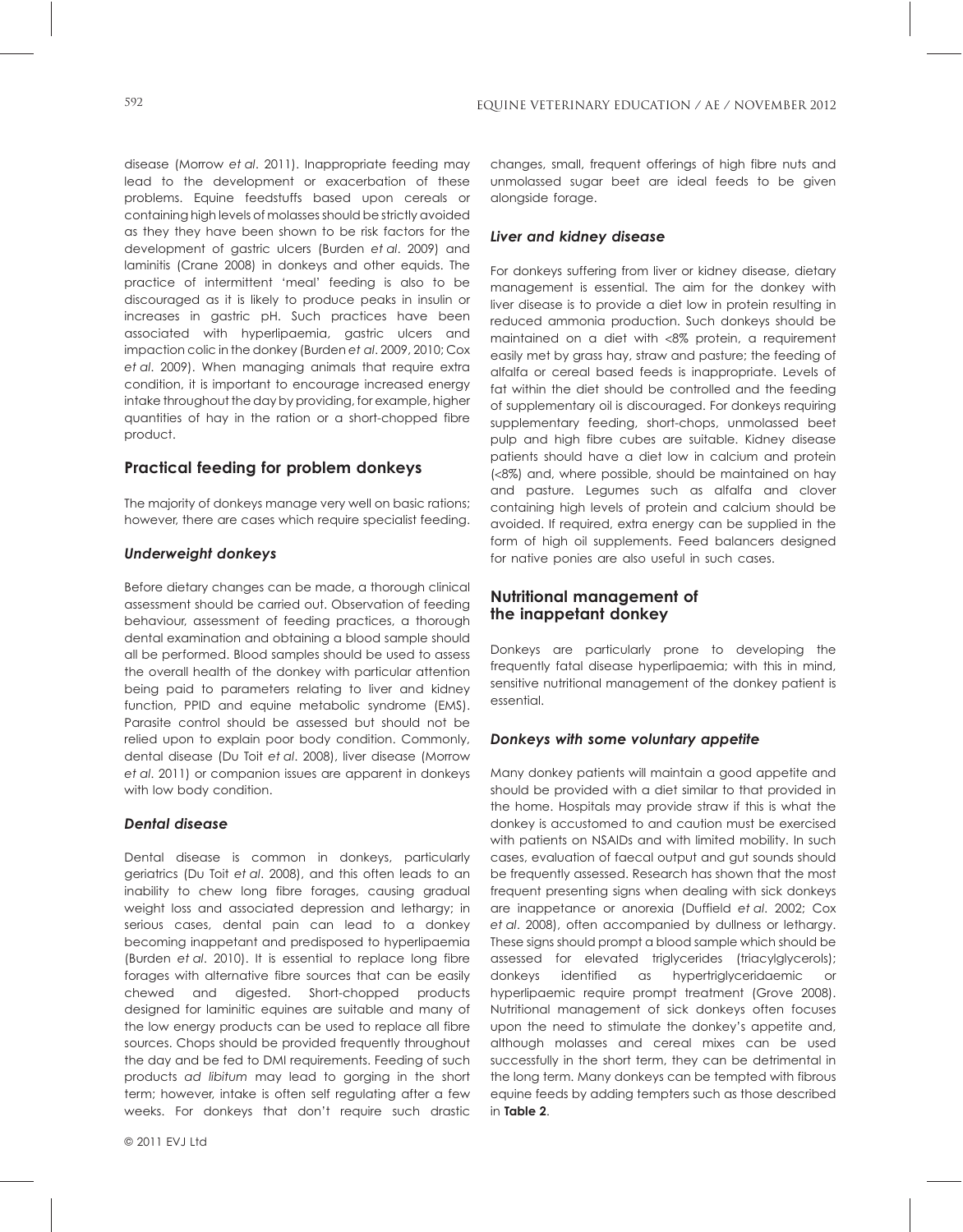|  |  | TABLE 2: Tempting additions to encourage appetite in sick donkeys |
|--|--|-------------------------------------------------------------------|
|--|--|-------------------------------------------------------------------|

| Tempters to add to feeds for inappetant donkeys                                                                |                                                                                                                          |  |  |  |
|----------------------------------------------------------------------------------------------------------------|--------------------------------------------------------------------------------------------------------------------------|--|--|--|
| Peppermint cordial<br>Dried/fresh mint<br>Ginger; grated or powder<br>Carrots and apples; grated or<br>chopped | Yeast extracts<br>Bananas; particularly the skin<br>Fruit juices; cherry, apple, carrot<br>Unmolassed beet pulp (soaked) |  |  |  |

Whilst nursing a sick donkey, tempt the animal to eat from the hand as large buckets are often refused. It is important not to underestimate the donkey's natural instinct as a browser, particularly in the case of sick animals. Donkeys that have shown no interest in food may be tempted to eat if led to a nearby hedgerow to browse on brambles and herbs; this natural instinct can often be used successfully in the worst of cases. Attention must also be paid to the natural feeding behaviour described previously, and consideration given to ensuring the sick donkey's companion is close by, even within a hospital setting.

#### *Donkeys without voluntary appetite*

When administering treatment by nasogastric tube or oral drenching, the potential for exacerbating or predisposing to hyperlipaemia through resultant stress must be balanced with the clinical needs of the patient. When administering fluids by nasogastric tubing, provision of sufficient potassium should be ensured as it is rapidly excreted and insufficient levels may lead to ileus. Inclusion of 1 g potassium chloride in every litre of fluids should be sufficient, alongside normal tubing preparations. Patients should be fed with a fibre rich product and the addition of pre- and probiotics is beneficial. Finally, consideration should be given to the administration of gastric protectants. In hyperlipaemia cases parenteral nutrition may be indicated and such treatment should begin as rapidly as possible (Durham 2006).

# **Obesity, laminitis and equine metabolic syndrome**

Obesity is a significant welfare problem and may predispose to a number of diseases (Morrow *et al*. 2011). Recent studies have shown that obese donkeys have higher insulin values which, in turn, are significantly associated with a history of laminitis (Du Toit and Trawford 2010). Such results may indicate that obesity and associated hyperinsulinaemia may increase the risk of a donkey developing laminitis, particularly that associated with grazing (Asplin *et al*. 2007). Equine metabolic syndrome (EMS) as characterised by obesity or regional adiposity, insulin resistance and a propensity to develop laminitis is not described in the donkey but ongoing work at

the Donkey Sanctuary would suggest that donkeys are prone to developing this disease. Dietary management of such donkeys is challenging.

#### *Dietary management of obese donkeys*

Dieting overweight donkeys is difficult and requires veterinary input at all stages. The diet of the animal is often only an element of the problem with lack of exercise, companion issues and EMS all requiring consideration. A blood sample to check triglycerides (triacylglycerols), insulin and glucose levels should be taken to inform dietary and management changes. A dental examination and assessment of the donkey's ability to tolerate exercise should also be made. Donkeys with high triglycerides (2<4 mmol/l) should have an exercise programme initiated before dietary changes are made, once levels fall to satisfactory levels dietary changes may be introduced. Donkeys with EMS may be suitable for treatment with Metformin<sup>1</sup> (15-30 mg/kg bwt b.i.d.) and studies have shown success in obese ponies (Durham *et al*. 2008) and (A. Thiemann *et al*. 2011) unpublished data in donkeys also support its use. Dietary management for obese or laminitic animals or those with EMS that have healthy teeth should focus on straw with very limited grazing in the summer, and straw with limited hay in the winter (see **Table 1**). If there are concerns about deficiency, proprietary vitamin, mineral and protein supplements may be fed in small quantities. Pasture must be restricted by strip grazing and owners must be encouraged to be guided more by reducing the area of pasture the donkey has available rather than the grass that they can see; a guide of <0.2 acre (<0.08 ha) per donkey of short cropped pasture is reasonable, and benefits from rotation and no less than a total of 0.5 acres (0.2 ha) per donkey should be available. Evidence suggests that fructan levels in grass may only rarely be sufficient to trigger ration induced laminitis due to disrupted fermentation in the hind gut but rather that high nonstructural carbohydrate (NSC) (simple sugars, starch and fructan) levels in grass may lead to increased insulin resistance and the development of endocrine-related laminitis. Nonstructural carbohydrate levels can be high in lush grass but also in frosty grass and grass stressed by drought or overgrazing; therefore, the priority must be to maintain a healthy grass sward. Management by reduction of time at grazing has been shown to have little effect upon the total dietary intake of donkeys (Smith and Pearson 2005) and may lead to them spending every minute at pasture eating rather than exercising and carrying out social behaviours; this is often followed by long periods of confinement which only exacerbates the issue. In order to encourage donkeys to lose weight, they should be exercised whenever possible.

Donkeys and mules should be condition scored and have their weight estimated weekly. Progress when dieting donkeys is slow, and perseverance is important and it often takes weeks for the first amounts of weight to be lost;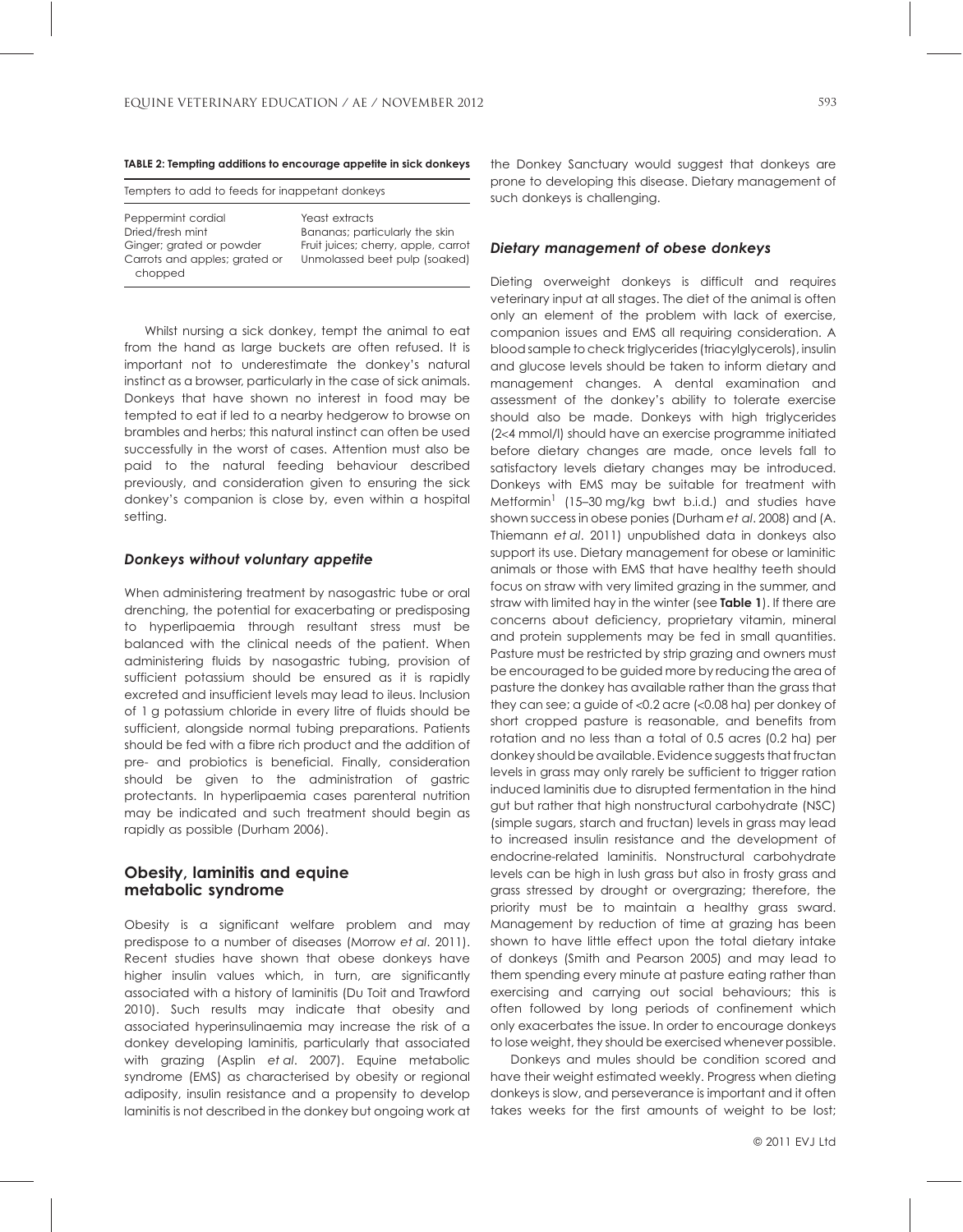however, once this process begins, weight loss should be gradual with goal losses of 2–3% of bodyweight monthly.

# *Laminitic donkeys*

In the acute stages of laminitis it is essential to remove any contributory dietary issues; the donkey should be removed from pasture and given a high fibre, low NSC diet. It is essential to maintain fibre intake as starvation of the donkey is likely to result in a hyperlipaemic laminitic which is disastrous. Straw may be fed but, with decreased mobility, checks must be maintained on gut sounds and faecal output. Alternatively, a short-chopped forage with an NSC level of <10% is ideal to maintain the animal in the short term. Hay may be fed but the clinician should be aware that NSC levels in some hay is high and may be inappropriate. To encourage water intake, haylage can be suitable, but a high fibre product with declared NSC content should be used; sugar levels are often lower in haylage than hay due to fermentation. Finally, sloppy feeds of unmolassed beet are useful to encourage water intake and assist with the administration of drugs. Long-term management of the chronic laminitic is as that for obese animals. Every donkey is prone to laminitis and, as such, all feeding regimes described in this article are suitable for laminitics.

# **Feeding for pregnancy and lactation**

Nutrient requirements for pregnancy and lactation in the donkey have yet to be established, so guidelines extrapolated from horse data should be treated as

estimates only. Pregnant jennies should be fed as normal in the early stages of pregnancy with the addition of a vitamin and mineral supplement if not already being fed (in particular, copper levels should be adequate as evidence correlates deficiency with foal birth deformities) until the final trimester when nutrient requirements rise significantly (suggested diets are given in **Table 3**). In the final trimester, the jenny will have a greater energy requirement, and it is vital to supply quality protein, vitamins and minerals as the foal grows. In order to supply these nutrients, the energy density and quality of forages must be increased. The jenny should have the hay portion of the diet gradually increased until it is forming the majority of the diet. A stud balancer containing vitamins, minerals and protein, but with low NSC levels as designed for native ponies, should be fed at 75% of the levels recommended for ponies of a similar size. If good quality hay is not available, supplementation with alfalfa or unmolassed beet pulp is useful. During pregnancy, digestive tract capacity will decrease which may lead to the jenny being unable to satisfy the energy requirements of herself and the foal. This may leave jennies predisposed to hyperlipaemia and care should be taken to ensure energy requirements are met. A slight increase in condition before foaling is acceptable (BCS 3.5–4) to allow for expected weight loss in the early stages of lactation. Whilst lactating, the jenny should receive adequate, good quality pasture and hay; supplementation with a stud balancer, alfalfa chops or high fibre cubes may also be necessary (suggested diets are shown in **Table 4**). Hyperlipaemia is also a concern with the lactating jenny and owners must be mindful of changes in appetite and provision of adequate feed. The foal should be allowed to pick at the

**TABLE 3: Dietary suggestions for pregnant jennies in the final 3 months of pregnancy. DE values are estimates and assume a dry matter content of 90% unless otherwise stated, foodstuffs such as haylage should be evaluated for DE levels per kg as fed and if unsure forage analysis is recommended. Stud balancer refers to a concentrated pellet vitamin, mineral and protein supplement which does not act as a significant source of energy and which is designed to balance a forage only diet**

| Donkey weight (prepregnancy)        | MJ, DE/day | Daily DMI<br>requirement | Suggested diet                                                                                                                                                         |
|-------------------------------------|------------|--------------------------|------------------------------------------------------------------------------------------------------------------------------------------------------------------------|
| 180 kg - summer 9 months gestation  | 16.7       | 2–2.4 kg                 | 1.1 kg barley straw (5 MJ DE/kg DM)<br>+ grazing and stud balancer or + 1.3 kg moderate hay<br>(8.5 MJ DE/kg DM) and stud balancer                                     |
| 180 kg - summer 10 months gestation | 17.4       | 2–2.4 kg                 | 0.4 kg barley straw (5 MJ DE/kg DM)<br>+ 1.8 kg moderate hay (8.5 MJ DE/kg DM)<br>+ stud balancer                                                                      |
| 180 kg - summer 11 months gestation | 18.6       | $2 - 2.4$ kg             | 2.2 kg moderate hay (8.5 MJ DE/kg DM)<br>+ stud balancer + grazing<br>If hay is not managed supplement with high fibre cubes, alfalfa<br>chop or unmolassed sugar beet |
| 180 kg - winter 9 months gestation  | 19.8       | $2.5 - 3.1$ kg           | 1 kg barley straw (5 MJ DE/kg DM)<br>1.7 kg moderate hay (8.5 MJ DE/kg DM)<br>+ stud balancer                                                                          |
| 180 kg - winter 10 months gestation | 20.7       | $2.5 - 3.1$ kg           | 2.2 kg moderate hay (8.5 MJ DE/kg DM)<br>0.4 kg barley straw (5 MJ DE/kg DM)<br>+ stud balancer                                                                        |
| 180 kg - winter 11 months gestation | 22.1       | $2.5 - 3$ kg             | 2.5 kg moderate hay (8.5 MJ DE/kg DM)<br>+ 200 g alfalfa chop (9 MJ DE/kg DM)<br>+ stud balancer                                                                       |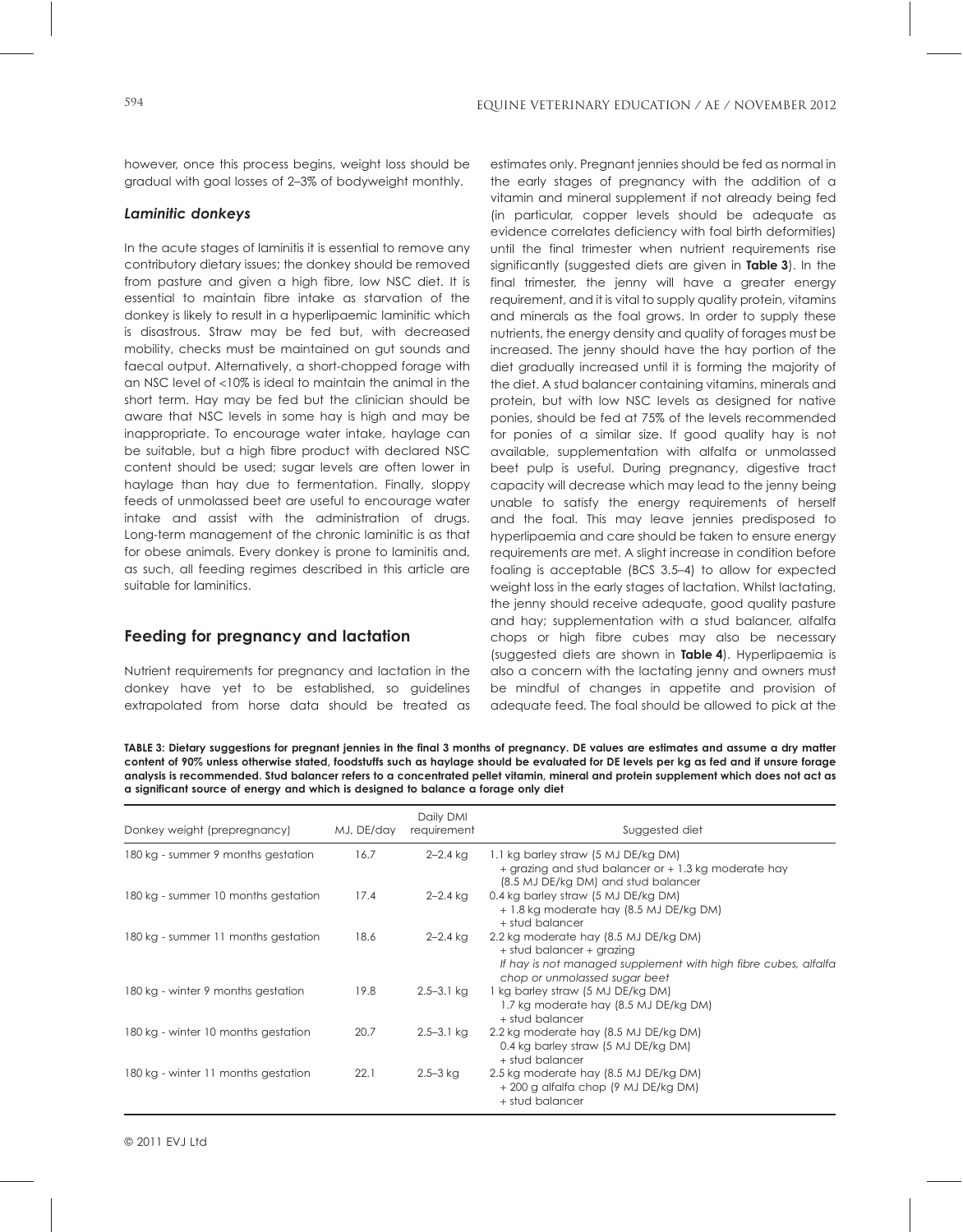**TABLE 4: Dietary suggestions for lactating jennies. DE values are estimates and assume a dry matter content of 90% unless otherwise stated, foodstuffs such as haylage should be evaluated for DE levels per kg as fed, if unsure forage analysis is recommended. Stud balancer refers to a concentrated pellet vitamin, mineral and protein supplement which does not act as a significant source of energy and which is designed to balance a forage only diet**

| Donkey weight (prepregnancy)        | MJ,DE/<br>day | Daily DMI<br>requirement | Suggested diet                                                                                                                        |
|-------------------------------------|---------------|--------------------------|---------------------------------------------------------------------------------------------------------------------------------------|
| 180 kg lactation 1st month (summer) | 27.5          | $2.4 - 3 kg$             | 2.4 kg good hay (9 MJ DE/kg DM)<br>+ grazing and stud balancer or 0.3 kg alfalfa oil<br>chop (11.2 MJ DE/kg DM)<br>and stud balancer  |
| 180 kg lactation 2nd month (summer) | 27.3          | $2.4 - 3 kg$             | 2.6 kg good hay (9 MJ DE/kg DM)<br>+ grazing and stud balancer or<br>0.2 kg alfalfa oil chop (11.2 MJ DE/kg DM)<br>and stud balancer  |
| 180 kg lactation 3rd month (summer) | 26.5          | $2.4 - 3 kg$             | 2.6 kg good hay (9 MJ DE/kg DM)<br>+ grazing and stud balancer or<br>0.15 kg alfalfa oil chop (11.2 MJ DE/kg DM)<br>and stud balancer |
| 180 kg lactation 4th month (summer) | 25.5          | $2.4 - 3 kg$             | 2.6 kg good hay (9 MJ DE/kg DM)<br>+ grazing and stud balancer or<br>0.1 kg alfalfa oil chop (11.2 MJ DE/kg DM)<br>and stud balancer  |
| 180 kg lactation 5th month (summer) | 24.5          | $2.4 - 3 kg$             | 2.5 kg good hay (9 MJ DE/kg DM)<br>+ grazing and stud balancer or<br>0.1 kg alfalfa oil chop (11.2 MJ DE/kg DM)<br>and stud balancer  |
| 180 kg lactation 6th month (summer) | 23.6          | $2.4 - 3 kg$             | 2.4 kg good hay (9 MJ DE/kg DM)<br>+ grazing and stud balancer or<br>stud balancer                                                    |
| 180 kg lactation 1st month (winter) | 30.2          | $2.7 - 3.1$ kg           | 3 kg good hay (9 MJ DE/kg DM)<br>+ grazing and stud balancer or 0.3 kg alfalfa oil<br>chop (11.2 MJ DE/kg DM) and stud balancer       |
| 180 kg lactation 2nd month (winter) | 30            | $2.7 - 3.1$ kg           | 3 kg good hay (9 MJ DE/kg DM)<br>+ grazing and stud balancer or 0.2 kg alfalfa oil<br>chop (11.2 MJ DE/kg DM) and stud balancer       |
| 180 kg lactation 3rd month (winter) | 29.2          | 2.7-3.1 kg               | 3 kg good hay (9 MJ DE/kg DM)<br>+ grazing and stud balancer or 0.15 kg alfalfa oil<br>chop (11.2 MJ DE/kg DM) and stud balancer      |
| 180 kg lactation 4th month (winter) | 28.2          | $2.7 - 3.1$ kg           | 3 kg good hay (9 MJ DE/kg DM)<br>+ grazing and stud balancer or 0.1 kg alfalfa oil<br>chop (11.2 MJ DE/kg DM) and stud balancer       |
| 180 kg lactation 5th month (winter) | 27.2          | $2.7 - 3.1$ kg           | 2.8 kg good hay (9 MJ DE/kg DM)<br>+ grazing and stud balancer or 0.1 kg alfalfa oil<br>chop (11.2 MJ DE/kg DM) and stud balancer     |
| 180 kg lactation 6th month (winter) | 26.3          | $2.4 - 3 kg$             | 2.6 kg good hay (9 MJ DE/kg DM)<br>grazing + stud balancer                                                                            |

jenny's feed in preparation for weaning. In general, donkey foals are weaned at approximately 6 months old but individuals will vary.

During the lactation period it is advisable to monitor the foal's growth rate every 2 weeks. Foals should grow steadily and weight and condition should be monitored weekly. If growth is too rapid or stunted, the foal may need restricting (with appropriate vitamin and mineral supplementation) or may need supplementary feeding and expert advice should be sought.

# **Conclusions**

The donkey is supremely adapted to survive on fodder which would simply be inadequate for other equines.

Knowledge of the difference between donkeys and their horse cousins is vital when managing them to avoid disease and behavioural issues. The donkey's ability to digest highly fibrous forages has led to an animal able to survive in the most inhospitable places and unfortunately when living in temperate areas where it is now so frequently kept as a pet this presents challenges. The donkey should be fed a diet high in fibre and low in energy and nonstructural carbohydrates which is best supplied using straw and moderate quality hay and grazing. Dietary management of the donkey is essential to avoid health issues and should be seen as the foundation of a healthy animal. Further information relating to donkey and mule nutrition is available from the Donkey Sanctuary.